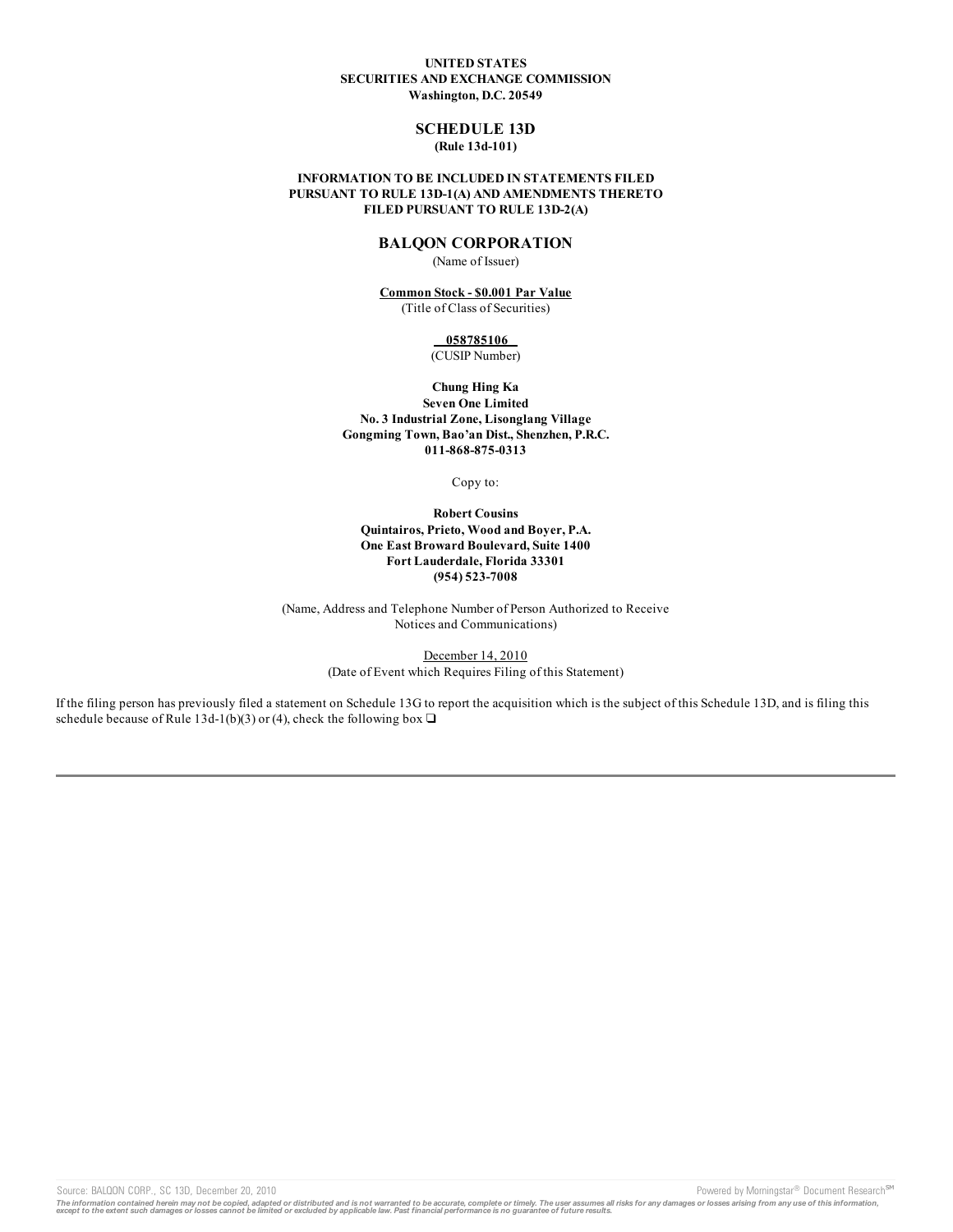| $\mathbf{1}$                                                                                                                         | <b>Name of Reporting Person</b><br>Seven One Limited(1)                                              |                     |                                                |  |  |  |  |
|--------------------------------------------------------------------------------------------------------------------------------------|------------------------------------------------------------------------------------------------------|---------------------|------------------------------------------------|--|--|--|--|
| $\overline{2}$                                                                                                                       | Check the Appropriate Box if a Member of a Group (a) $\Box$<br>(See Instructions)<br>$(b) \boxtimes$ |                     |                                                |  |  |  |  |
| $\mathbf{3}$                                                                                                                         |                                                                                                      | <b>SEC USE ONLY</b> |                                                |  |  |  |  |
| $\overline{\mathbf{4}}$                                                                                                              | <b>Source of Funds (See Instructions)</b><br>WC, OO                                                  |                     |                                                |  |  |  |  |
| 5                                                                                                                                    | Check if Disclosure of Legal Proceedings is Required $\Box$<br>Pursuant to Item 2(d) or 2(e)         |                     |                                                |  |  |  |  |
| 6                                                                                                                                    | <b>Citizenship or Place of Organization</b><br>BVI                                                   |                     |                                                |  |  |  |  |
| <b>NUMBER OF</b><br><b>SHARES</b><br><b>BENEFICIALLY</b><br><b>OWNED BY</b><br><b>EACH</b><br><b>REPORTING</b><br><b>PERSON WITH</b> |                                                                                                      | $\overline{7}$      | <b>Sole Voting Power</b><br>18,500,000(1)      |  |  |  |  |
|                                                                                                                                      |                                                                                                      | 8                   | <b>Shared Voting Power</b>                     |  |  |  |  |
|                                                                                                                                      |                                                                                                      | 9                   | <b>Sole Dispositive Power</b><br>18,500,000(1) |  |  |  |  |
|                                                                                                                                      |                                                                                                      | 10                  | <b>Shared Dispositive Power</b><br>0           |  |  |  |  |
| 11                                                                                                                                   | <b>Aggregate Amount Beneficially Owned by Each Reporting Person</b><br>18,500,000(1)                 |                     |                                                |  |  |  |  |
| 12                                                                                                                                   | Check Box if the Aggregate Amount in Row (11) Excludes Certain Shares [X]<br>(2)                     |                     |                                                |  |  |  |  |
| 13                                                                                                                                   | Percent of Class Represented by Amount in Row (11)<br>$41.80\%$ (1)(3)                               |                     |                                                |  |  |  |  |
| 14                                                                                                                                   | Type of Reporting Person (See Instructions)<br>CO                                                    |                     |                                                |  |  |  |  |
|                                                                                                                                      |                                                                                                      |                     |                                                |  |  |  |  |

(1) The securities are held by Seven One Limited, a BVI company by which Chung Hing Ka (Winston Chung) is the sole shareholder and an executive officer. Includes 9,312,500 shares of Common Stock underlying warrants to purchase shares of Common Stock.

(2) The aggregate amount in Row 11 does not include any shares of Common Stock that may be deemed to be beneficially owned by the Reporting Person as a result of membership in a "group" within the meaning of Section 13(d) of the Exchange Act. The Reporting Persons disclaims membership in any "group" and disclaims beneficial ownership over the 19,777,744 shares of Common Stock beneficially owned by Balwinder Samra.

(3) Based upon 34,942,512 shares outstanding as of December 14, 2010.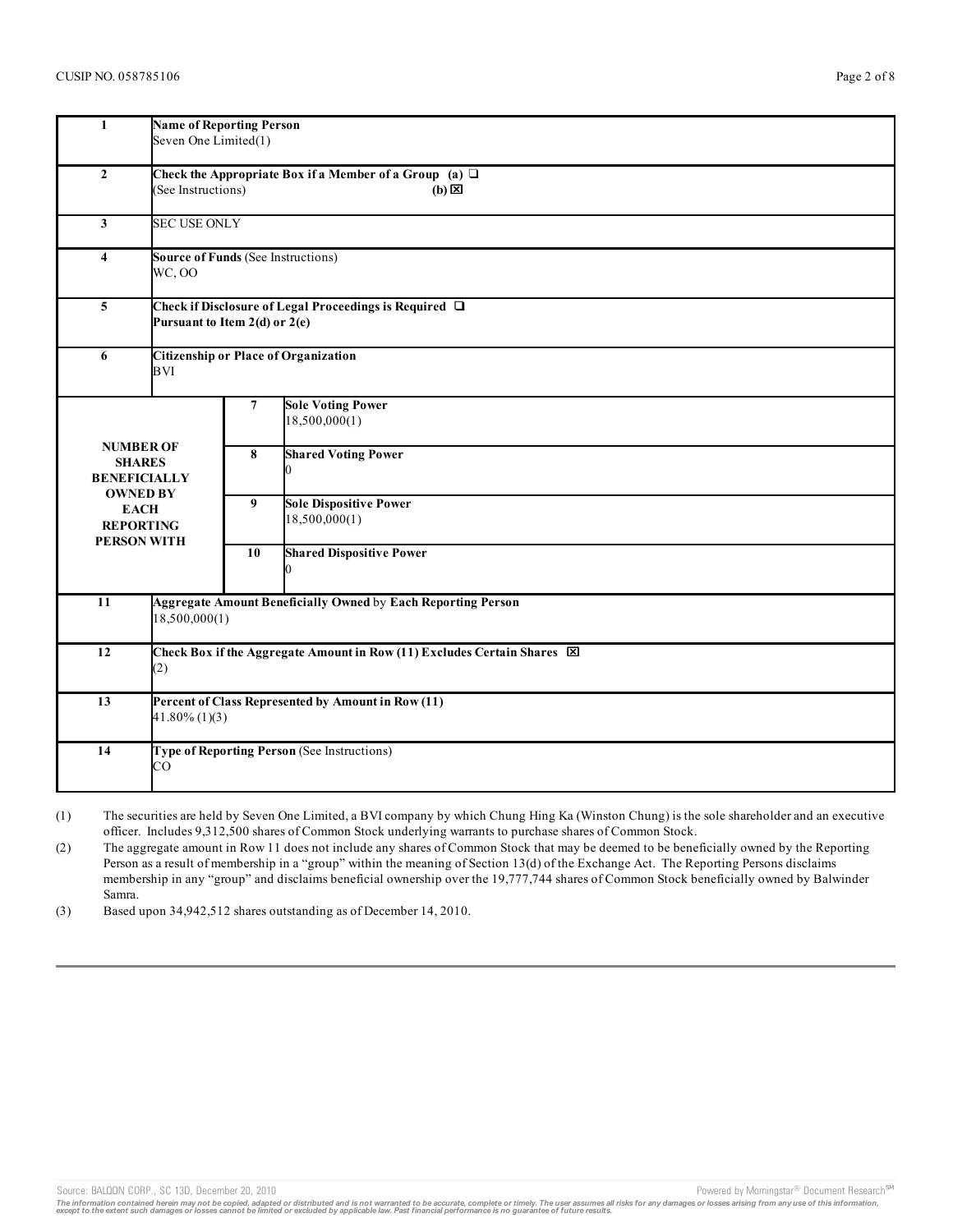| $\mathbf{1}$                                                             | <b>Name of Reporting Person</b><br>Chung Hing Ka(1)                                                    |                     |                                                |  |  |  |  |  |
|--------------------------------------------------------------------------|--------------------------------------------------------------------------------------------------------|---------------------|------------------------------------------------|--|--|--|--|--|
| $\overline{2}$                                                           | Check the Appropriate Box if a Member of a Group (a) $\Box$<br>(See Instructions)<br>$(b)$ $\boxtimes$ |                     |                                                |  |  |  |  |  |
| $\mathbf{3}$                                                             |                                                                                                        | <b>SEC USE ONLY</b> |                                                |  |  |  |  |  |
| $\overline{\mathbf{4}}$                                                  | <b>Source of Funds (See Instructions)</b><br>AF                                                        |                     |                                                |  |  |  |  |  |
| $\overline{\mathbf{5}}$                                                  | Check if Disclosure of Legal Proceedings is Required □<br>Pursuant to Item 2(d) or 2(e)                |                     |                                                |  |  |  |  |  |
| 6                                                                        | <b>Citizenship or Place of Organization</b><br>Peoples Republic of China                               |                     |                                                |  |  |  |  |  |
| <b>NUMBER OF</b>                                                         |                                                                                                        | 7                   | <b>Sole Voting Power</b><br>18,500,000(1)      |  |  |  |  |  |
| <b>SHARES</b><br><b>BENEFICIALLY</b>                                     |                                                                                                        | 8                   | <b>Shared Voting Power</b>                     |  |  |  |  |  |
| <b>OWNED BY</b><br><b>EACH</b><br><b>REPORTING</b><br><b>PERSON WITH</b> |                                                                                                        | 9                   | <b>Sole Dispositive Power</b><br>18,500,000(1) |  |  |  |  |  |
|                                                                          |                                                                                                        | 10                  | <b>Shared Dispositive Power</b><br>0           |  |  |  |  |  |
| 11                                                                       | <b>Aggregate Amount Beneficially Owned by Each Reporting Person</b><br>18,500,000(1)                   |                     |                                                |  |  |  |  |  |
| 12                                                                       | Check Box if the Aggregate Amount in Row (11) Excludes Certain Shares [X]<br>(2)                       |                     |                                                |  |  |  |  |  |
| 13                                                                       | Percent of Class Represented by Amount in Row (11)<br>$41.80\%$ (1)(3)                                 |                     |                                                |  |  |  |  |  |
| 14                                                                       | Type of Reporting Person (See Instructions)<br>CO                                                      |                     |                                                |  |  |  |  |  |
|                                                                          |                                                                                                        |                     |                                                |  |  |  |  |  |

(1) The securities are held by Seven One Limited, a BVI company by which Chung Hing Ka (Winston Chung) is the sole shareholder and an executive officer. Includes 9,312,500 shares of Common Stock underlying warrants to purchase shares of Common Stock.

(2) The aggregate amount in Row 11 does not include any shares of Common Stock that may be deemed to be beneficially owned by the Reporting Person as a result of membership in a "group" within the meaning of Section 13(d) of the Exchange Act. The Reporting Persons disclaims membership in any "group" and disclaims beneficial ownership over the 19,777,744 shares of Common Stock beneficially owned by Balwinder Samra.

(3) Based upon 34,942,512 shares outstanding as of December 14, 2010.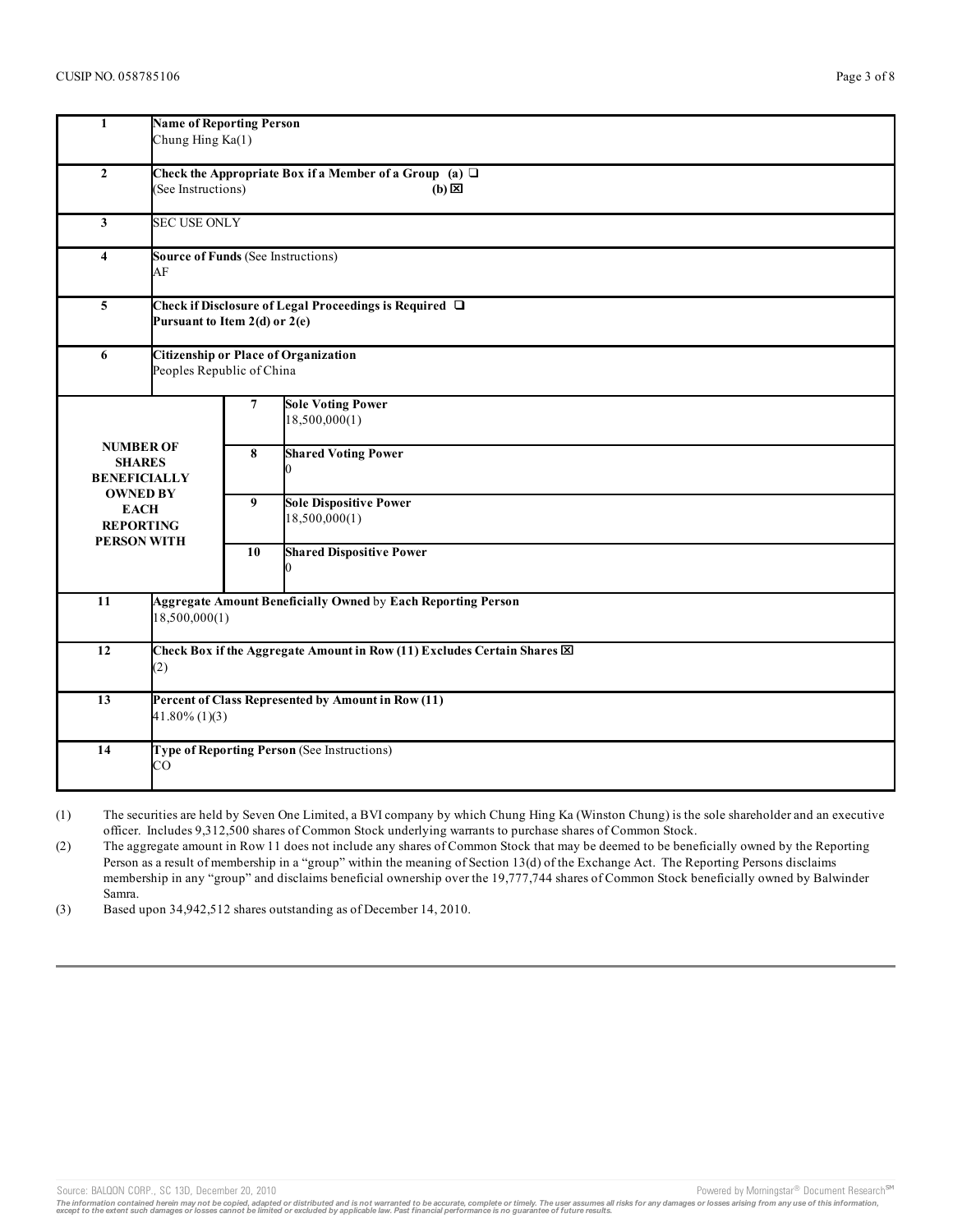The following constitutes the Schedule 13D filed by the undersigned (the "Schedule 13D").

#### Item 1. Security and Issuer

This statement of beneficial ownership on Schedule 13D is filed with respect to the common stock, \$0.001 par value per share (the **"Common Stock"**), of Balqon Corporation, a Nevada corporation (the **"Company"** or **"Issuer"**). The principal executive offices of the Company are located at 1420 24th Street, Harbor City, California 90710.

### Item 2. **Identity and Background.**

(a) This statement is filed by Seven One Limited, a BVI company (**"Seven One"**). The sole shareholder and executive officer of Seven One is Chung Hing Ka (Winston Chung), a resident of the Peoples Republic of China. Seven One and Winston Chung are collectively referred to herein as a **"Reporting Person"**.

(b) The address of the principal office of the Reporting Person is No. 3 Industrial Zone, Lisonglang Village, Gongming Town, Bao'an Dist., Shenzhen, P.R.C.

(c) Seven One is an entity that was principally organized to hold investments for Winston Chung. Winston Chung principally serves as chief executive officer of Winston Battery Limited, a manufacturer of lithium iron phosphate batteries and high voltage charging systems.

(d) No Reporting Person, has, during the last five years, been convicted in a criminal proceeding (excluding traffic violations or similar misdemeanors).

(e) No Reporting Person, has, during the last five years, been party to a civil proceeding of a judicial or administrative body of competent jurisdiction and as a result of such proceeding was or is subject to a judgment, decree or final order enjoining future violations of, or prohibiting or mandating activities subject to, federal or state securities laws or finding any violation with respect to such laws.

(f) Seven One is a BVI company. Winston Chung is a citizen of the Peoples Republic of China.

#### Item 3. Source and Amount of Funds or Other Consideration.

As more fully described in Item 4 below, the Company and Seven One entered into a securities purchase agreement (the "Securities Purchase Agreement") effective December 14, 2010. Under the Securities Purchase Agreement, Seven One acquired 7,812,500 shares (the "Shares") of the Company's Common Stock and a warrant (the "Warrant") to acquire up to 7,812,500 shares of Common Stock, exercisable at \$0.64 per share for a period of five years from the date of the Securities Purchase Agreement. The purchase price for the Shares and Warrant was \$5,000,000. In addition, effective December 14, 2010, the Company also entered into a distribution agreement (the "Distribution Agreement") with Seven One whereby Seven One received 1,375,000 shares of Common Stock (the "Distribution Shares") and a warrant to purchase up to 1,500,000 shares of Common Stock (the "Distribution Warrant"), exercisable at a price per share of \$1.50 This Schedule 13D is being filed to report the Securities Purchase Agreement, Distribution Agreement and a voting agreement entered into in connection with the Securities Purchase Agreement, whereby the Reporting Person agreed to vote for certain matters referred to in Item 4 (the "Voting Agreement").

Source: BALQON CORP., SC 13D, December 20, 2010 Powered by Morningstar® Document Research Street by Morningstar® Document Research Street by Morningstar® Document Research Street by Morningstar® Document Research Street by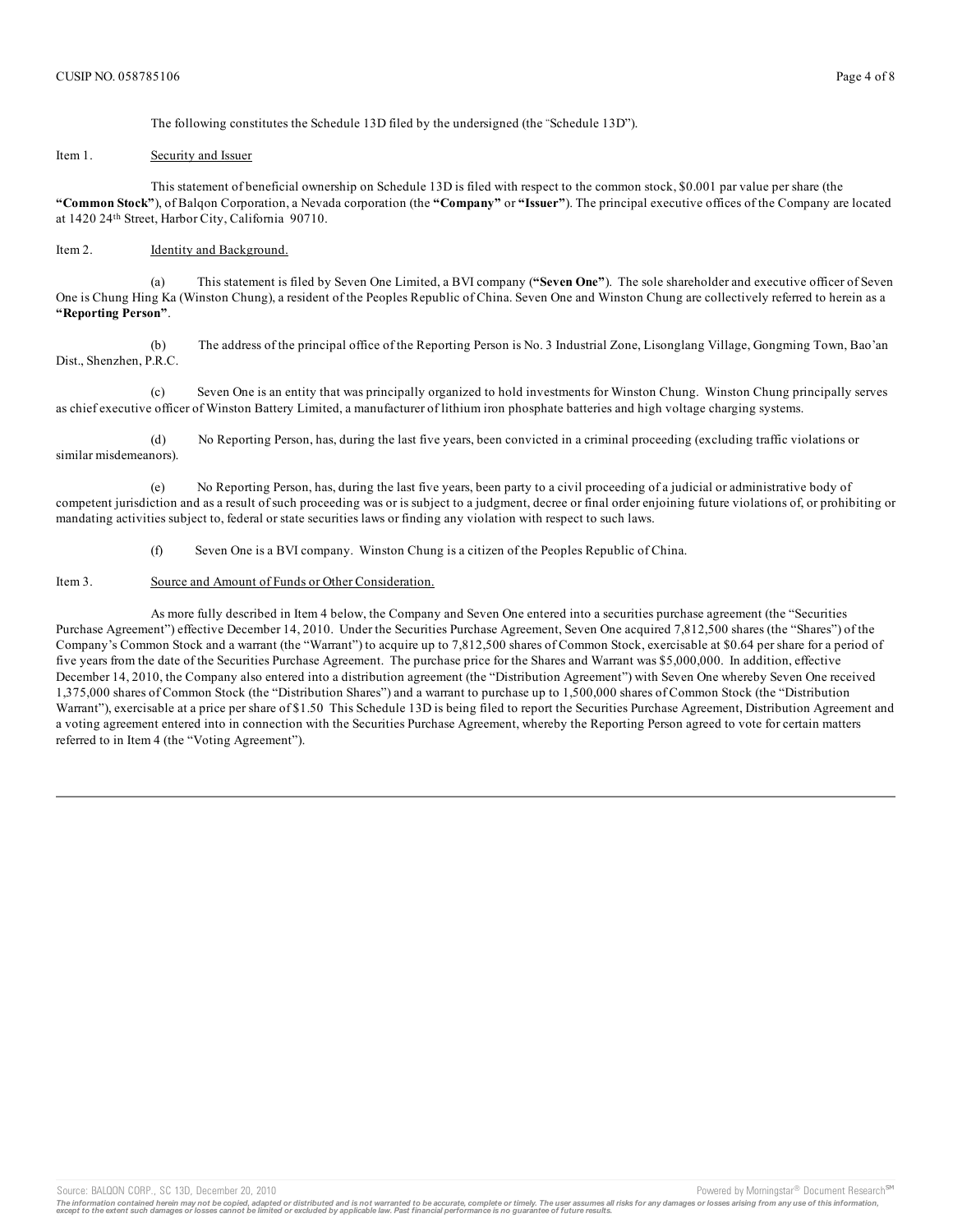## Item 4. Purpose of Transaction.

Seven One purchased the Shares and the Warrant for investment purposes pursuant to the Securities Purchase Agreement. Seven One acquired the Distribution Shares and Distribution Warrant pursuant to the Distribution Agreement in consideration of the contemplated distribution by the Company of lithium iron phosphate batteries and high voltage charging systems manufactured by an affiliate of Seven One. The Distribution Shares and Distribution Warrant are also held for investment purposes.

With the closing of the Securities Purchase Agreement on December 14, 2010, Winston Chung was appointed to the Board of Directors of the Company. In connection with the Securities Purchase Agreement, Seven One entered into a Voting Agreement under which, (i) Seven One agreed to vote all of its voting securities of the Company in favor of the election of Balwinder Samra ("Samra") to the Company's Board of Directors, and (ii) Samra agreed to vote all of his voting securities of the Company in favor of the election of Winston Chung to the Company's Board of Directors.

## Item 5. Interest in Securities of the Issuer.

(a) The percentage of shares of Common Stock reported owned by the Reporting Person is based upon 34,927,514 shares of the Company's Common Stock outstanding as of December 14, 2010. Seven One owns 18,500,000 shares of the Company's Common Stock, including an aggregate of 9,312,500 shares underlying the Warrant and Distribution Warrant. This amounts to approximately 41.8% of the outstanding shares as of December 14, 2010. Pursuant to Rule 13d-3, the Reporting Person is deemed the beneficial owner of such shares of the Company's Common Stock that he can acquire within 60 days of the date hereof through the exercise of such warrants.

The Reporting Person and Samra may be deemed to be a "group" within the meaning of Section 13(d) of the Exchange Act. The shares of Common Stock beneficially owned by the Reporting Person in the paragraph above does not include any shares of Common Stock beneficially owned by Samra. The Reporting Person disclaims membership in any "group" with any person and disclaims beneficial ownership of any shares of Common Stock that are not directly owned by the Reporting Person.

To the extent the Reporting Person and Samra are deemed to be a "group," the Reporting Person may be deemed to beneficially own all of the shares of Common Stock beneficially owned by Samra. Collectively, the Reporting Person and Samra beneficially own 38,277,744 shares of Common Stock, which represents approximately 81.39% of the outstanding shares of Common Stock of the Company (the number of outstanding shares of Common Stock for purposes of this calculation consists of 34,942,514 shares outstanding as of December 14, 2010). The 38,277,744 shares of Common Stock are comprised of the 18,500,000 shares of Common Stock held directly by the Reporting Person as described above and the 19,777,774 shares of Common Stock held directly by Samra as described below.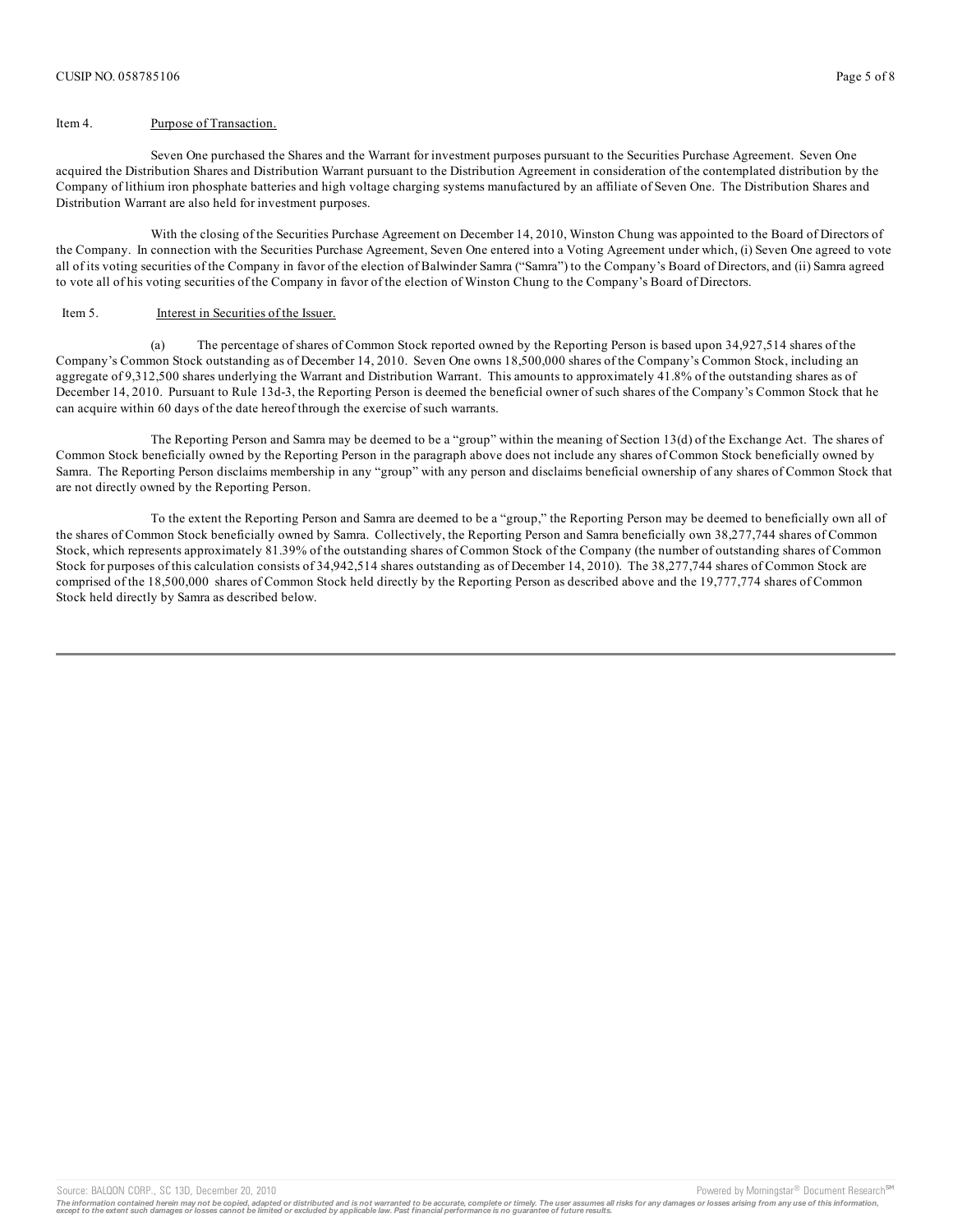As of December 14, 2010, Samra was the beneficial owner of 19,777,744 shares of Common Stock, which represents approximately 52.43% of the outstanding shares of Common Stock of the Company (the number of outstanding shares of Common Stock for purposes of this calculation consists of 34,942,514 shares outstanding as of December 14, 2010). Of such 19,777,744 shares of Common Stock beneficially owned by Samra, 2,777,834 shares are issuable to Samra upon exercise of options to purchase shares of Common Stock held by Samra. Pursuant to Rule 13d-3, Samra is deemed the beneficial owner of such shares of the Company's Common Stock that it can acquire within 60 days of the date hereof through the exercise of such options.

|                   | Shared<br>Voting<br>Power | Sole<br>Voting<br>Power | Shared<br><b>Dispositive</b><br>Power | Sole<br><b>Dispositive</b><br>Power |
|-------------------|---------------------------|-------------------------|---------------------------------------|-------------------------------------|
| Seven One Limited | $\theta$                  | 18,500,000              |                                       | 18,500,000                          |
| Balwinder Samra   | $\theta$                  | 19.777.744              |                                       | 19.777.744                          |

By virtue of his position as sole shareholder and executive officer of Seven One, Winston Chung has sole power to vote and dispose of the Common Stock beneficially owned by Seven One reported in this Schedule 13D.

(c) Except as otherwise disclosed herein, no Reporting Person has effected any other transactions in the Common Stock during the past 60 days.

(d) No person other than the Reporting Person is known to have the right to receive, or the power to direct the receipt of dividends from, or proceeds from the sale of the Common Stock.

(e) Not applicable.

## Item 6. Contracts, Arrangements, Understandings or Relationships With Respect to Securities of the Issuer.

As disclosed above, the Reporting Person became party to a certain Voting Agreement ("Voting Agreement"), dated December 14, 2010, by and among the Company, Balwinder Samra ("Samra") and Seven One.

Under the terms of the Voting Agreement, Samra has agreed to vote (or cause to be voted) all of the voting securities of the Company that he is entitled to vote, at any annual, special or other meeting of the stockholders of Company held between December 14, 2010 and December 31, 2013, in such a manner as to ensure that Winston Chung is appointed or elected a member of the Board of Directors of the Company (the "Board"). Under the terms of the Voting Agreement, the Reporting Person agreed to vote (or cause to be voted) all of the voting securities of the Company that it is entitled to vote, at any annual, special or other meeting of the stockholders of Company held between December 14, 2010 and December 31, 2013, in such a manner as to ensure that Samra is appointed or elected a member of the Board. Under the terms of the Voting Agreement, subject to the provisions of the charter of the Company's Nominating Committee and applicable law, the Company has agreed to take all reasonable actions to ensure that both Winston Chung and Samra are nominated for election at any annual, special or other meeting of the stockholders of Company held between December 14, 2010 and December 31, 2013.

Source: BALQON CORP., SC 13D, December 20, 2010 **Provide a set of the second by Account Account Account Research** <sup>as</sup>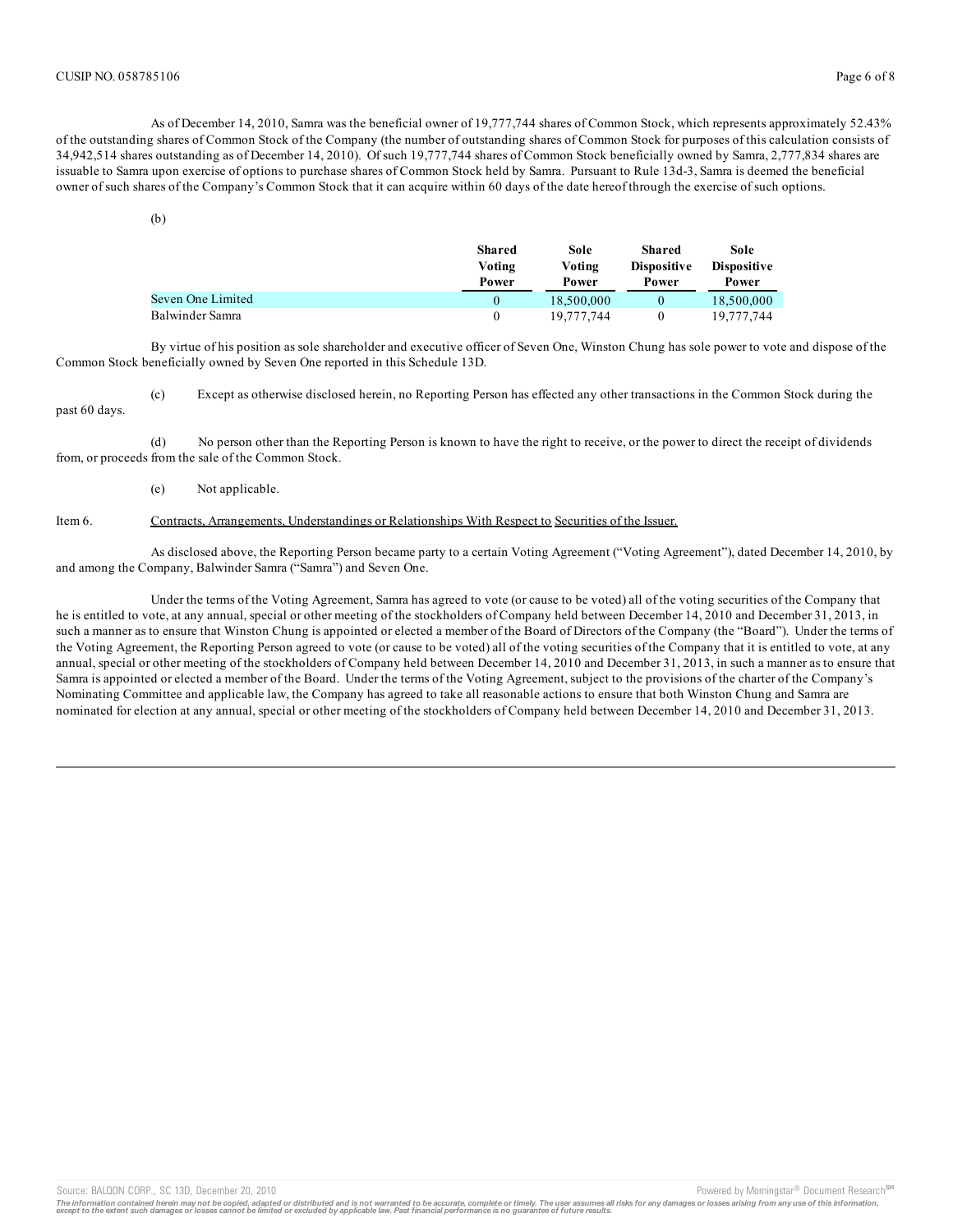Under the terms of the Voting Agreement, Samra and Seven One may only privately sell or transfer all or a portion of their securities of the Company by will or under the laws of descent and distribution and to a trust, partnership, limited liability company, corporation, custodianship or other fiduciary account for the benefit of the holder and/ or his spouse or immediate family member, so long as the acquirer or transferee agrees to be bound by the terms of the Voting Agreement.

Other than as described herein, there are no contracts, arrangements, understandings or relationships between the Reporting Person and any other person, with respect to the securities of the Company.

## Item 7. Material to be Filed as Exhibits.

The following Exhibits are filed herewith:

|          | Exhibit                                                                                                          | <b>Description</b>                                                                                                   |  |  |  |
|----------|------------------------------------------------------------------------------------------------------------------|----------------------------------------------------------------------------------------------------------------------|--|--|--|
|          |                                                                                                                  | Securities Purchase Agreement, dated December 14, 2010, by and between Balgon                                        |  |  |  |
|          |                                                                                                                  | Corporation and Seven One Limited $(\#)(1)$                                                                          |  |  |  |
|          | $\overline{2}$                                                                                                   | Distribution Agreement dated December 14, 2010, by and between Balqon Corporation<br>and Seven One Limited $(\#)(1)$ |  |  |  |
|          | 3                                                                                                                | Voting Agreement, dated December 14, 2010, by and among the Company, Seven One                                       |  |  |  |
|          |                                                                                                                  | Limited and Balwinder Samra $(\#)(1)$                                                                                |  |  |  |
|          | 4                                                                                                                | Form of Warrant issued by Balgon Corporation on December 14, 2010 to Seven One                                       |  |  |  |
|          |                                                                                                                  | Limited $(\#)(1)$                                                                                                    |  |  |  |
|          | 5                                                                                                                | Form of Distribution Warrant issued by Balgon Corporation on December 14, 2010 to                                    |  |  |  |
|          |                                                                                                                  | Seven One Limited $(\#)(1)$                                                                                          |  |  |  |
| $^{(#)}$ |                                                                                                                  | The agreement contains certain representations and warranties made by the parties thereto. The assertions            |  |  |  |
|          | embodied in such representations and warranties are not necessarily assertions of fact, but a mechanism for      |                                                                                                                      |  |  |  |
|          | the parties to allocate risk. Accordingly, investors should not rely on the representation and warranties as     |                                                                                                                      |  |  |  |
|          | characterizations of the actual state of facts or for any other purpose at the time they were made or            |                                                                                                                      |  |  |  |
|          | otherwise. The agreements are not intended as a document for investors to obtain factual information about       |                                                                                                                      |  |  |  |
|          |                                                                                                                  |                                                                                                                      |  |  |  |
|          | the current state of affairs of the parties to the agreement. Rather, investors should look to other disclosures |                                                                                                                      |  |  |  |
|          |                                                                                                                  | contained in Balgon Corporation's reports under the Exchange Act.                                                    |  |  |  |

(1) Filed as an exhibit to the Balqon Corporation's current report on Form 8-K filed with the Commission on December 16, 2010.

Source: BALQON CORP., SC 13D, December 20, 2010 **Powered by Morningstar® Document Research** <sup>sm</sup>